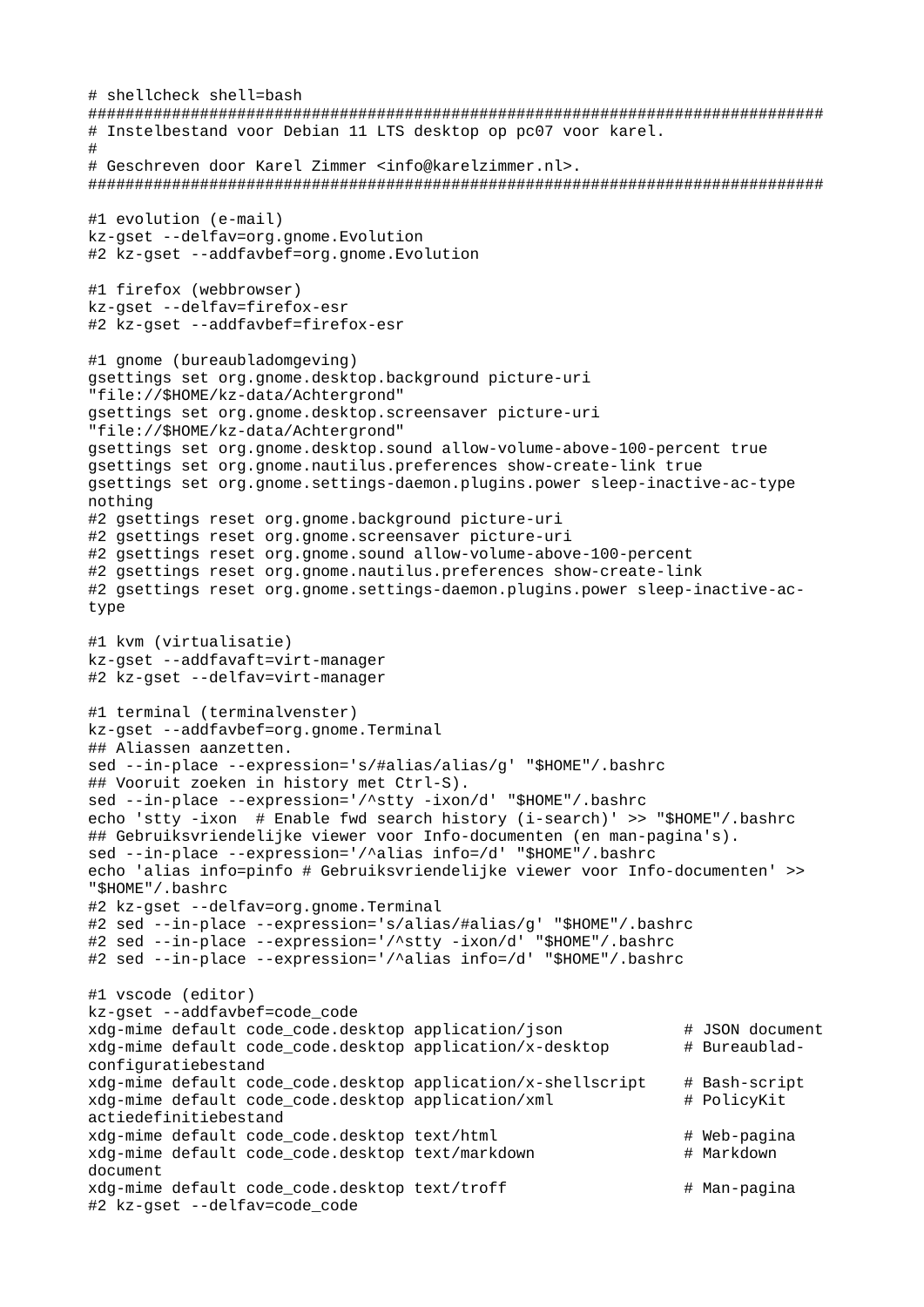#1 webmin (browsergebaseerd beheer) ## https://localhost:10000 cp /usr/share/applications/kz-webmin.desktop "\$HOME"/.local/share/applications/ sed --in-place --expression='s/NoDisplay=true/NoDisplay=false/' "\$HOME"/.local/share/applications/kz-webmin.desktop kz-gset --addfavaft=kz-webmin #2 kz-gset --delfav=kz-webmin # shellcheck shell=bash # Instelbestand voor Debian 11 LTS desktop.  $#$ # Geschreven door Karel Zimmer <info@karelzimmer.nl>. #1 bitwarden (wachtwoordbeheer) kz-gset --addfavaft=bitwarden\_bitwarden #2 kz-gset --delfav=bitwarden\_bitwarden #1 citrix (telewerken) ## Aka Citrix Workspace app, Citrix Receiver, ICA Client. xdg-mime default wfica.desktop application/x-ica #1 google-chrome (webbrowser) kz-gset --addfavbef=google-chrome #2 kz-aset --delfav=google-chrome #1 gnome (bureaubladomgeving) kz-gset --addappfolder --folder='KZ Scripts' gnome-extensions enable dash-to-dock@micxgx.gmail.com gsettings set org.gnome.desktop.calendar show-weekdate true gsettings set org.gnome.desktop.interface clock-show-date true gsettings set org.gnome.desktop.interface clock-show-weekday true gsettings set org.gnome.desktop.interface show-battery-percentage true gsettings set org.gnome.desktop.peripherals.touchpad tap-to-click true gsettings set org.gnome.desktop.screensaver lock-enabled false gsettings set org.gnome.desktop.session idle-delay 600 gsettings set org.gnome.nautilus.icon-view default-zoom-level 'large' gsettings set org.gnome.nautilus.preferences click-policy 'single' gsettings set org.gnome.settings-daemon.peripherals.touchscreen orientation-lock true gsettings set org.gnome.settings-daemon.plugins.color night-light-enabled true gsettings set org.gnome.settings-daemon.plugins.media-keys max-screencast-length gsettings set org.gnome.settings-daemon.plugins.power idle-dim false gsettings set org.gnome.settings-daemon.plugins.power power-button-action 'interactive' gsettings set org.gnome.shell.extensions.dash-to-dock apply-custom-theme true gsettings set org.gnome.shell.extensions.dash-to-dock click-action 'minimize-orpreviews' gsettings set org.gnome.shell.extensions.dash-to-dock dash-max-icon-size 32 gsettings set org.gnome.shell.extensions.dash-to-dock dock-fixed true gsettings set org.gnome.shell.extensions.dash-to-dock extend-height true gsettings set org.gnome.shell.extensions.dash-to-dock icon-size-fixed true #2 kz-gset --delappfolder --folder='KZ Scripts' #2 gnome-extensions disable dash-to-dock@micxgx.gmail.com #2 gsettings reset org.gnome.app-folders folder-children #2 gsettings reset org.gnome.calendar show-weekdate #2 gsettings reset org.gnome.desktop.interface clock-show-date #2 gsettings reset org.gnome.desktop.interface clock-show-weekday #2 gsettings reset org.gnome.desktop.interface show-battery-percentage #2 gsettings reset org.gnome.nautilus.icon-view default-zoom-level #2 gsettings reset org.gnome.nautilus.preferences click-policy #2 gsettings reset org.gnome.peripherals.touchpad tap-to-click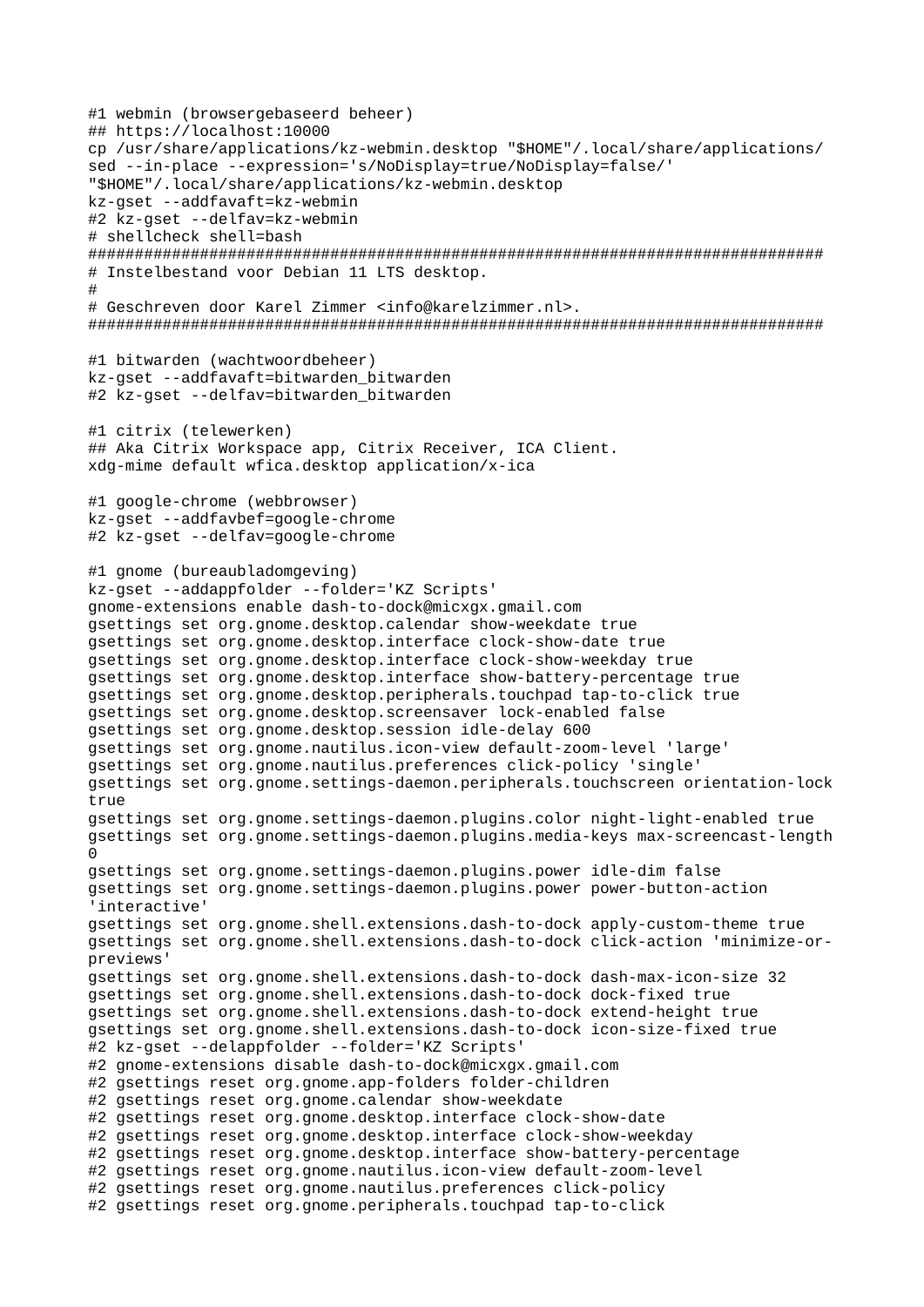#2 gsettings reset org.gnome.screensaver lock-enabled #2 gsettings reset org.gnome.settings-daemon.peripherals.touchscreen orientation-lock #2 gsettings reset org.gnome.settings-daemon.plugins.color night-light-enabled #2 gsettings reset org.gnome.settings-daemon.plugins.media-keys max-screencastlength #2 gsettings reset org.gnome.settings-daemon.plugins.power idle-dim #2 gsettings reset org.gnome.settings-daemon.plugins.power power-button-action #2 gsettings reset org.gnome.shell.extensions.dash-to-dock apply-custom-theme #2 gsettings reset org.gnome.shell.extensions.dash-to-dock click-action #2 gsettings reset org.gnome.shell.extensions.dash-to-dock dash-max-icon-size #2 gsettings reset org.gnome.shell.extensions.dash-to-dock dock-fixed true #2 gsettings reset org.gnome.shell.extensions.dash-to-dock extend-height true #2 gsettings reset org.gnome.shell.extensions.dash-to-dock icon-size-fixed true #2 gsettings set org.gnome.shell.extensions.dash-to-dock dock-fixed #1 skype (beeldbellen) kz-gset --addfavaft=skype\_skypeforlinux #2 kz-gset --delfav=skype\_skypeforlinux #1 spotify (muziekspeler) kz-gset --addfavaft=spotify\_spotify #2 kz-gset --delfav=spotify\_spotify #1 teams (samenwerken) kz-gset --addfavaft=teams #2 kz-gset --delfav=teams #1 zoom (samenwerken) kz-gset --addfavaft=Zoom #2 kz-gset --delfav=Zoom # shellcheck shell=bash ############################################################################### # Instelbestand voor Ubuntu 22.04 LTS desktop op pc01 voor karel. # # Geschreven door Karel Zimmer <info@karelzimmer.nl>. ############################################################################### #1 firefox (webbrowser) kz-gset --delfav=firefox\_firefox #2 kz-gset --addfavbef=firefox\_firefox #1 gnome (bureaubladomgeving) gsettings set org.gnome.desktop.background picture-uri "file://\$HOME/kz-data/Achtergrond" gsettings set org.gnome.shell.extensions.dash-to-dock dash-max-icon-size 32 #2 gsettings reset org.gnome.desktop.background picture-uri #2 gsettings reset org.gnome.shell.extensions.dash-to-dock dash-max-icon-size #1 terminal (terminalvenster) kz-gset --addfavbef=org.gnome.Terminal ## Vooruit zoeken in history met Ctrl-S). sed --in-place --expression='/^stty -ixon/d' "\$HOME"/.bashrc echo 'stty -ixon # Enable fwd search history (i-search)' >> "\$HOME"/.bashrc ## Gebruiksvriendelijke viewer voor Info-documenten (en man-pagina's). sed --in-place --expression='/^alias info=/d' "\$HOME"/.bashrc echo 'alias info=pinfo # Gebruiksvriendelijke viewer voor Info-documenten' >> "\$HOME"/.bashrc #2 kz-gset --delfav=org.gnome.Terminal #2 sed --in-place --expression='/^stty -ixon/d' "\$HOME"/.bashrc #2 sed --in-place --expression='/^alias info=/d' "\$HOME"/.bashrc #1 thunderbird (e-mail) kz-gset --delfav=thunderbird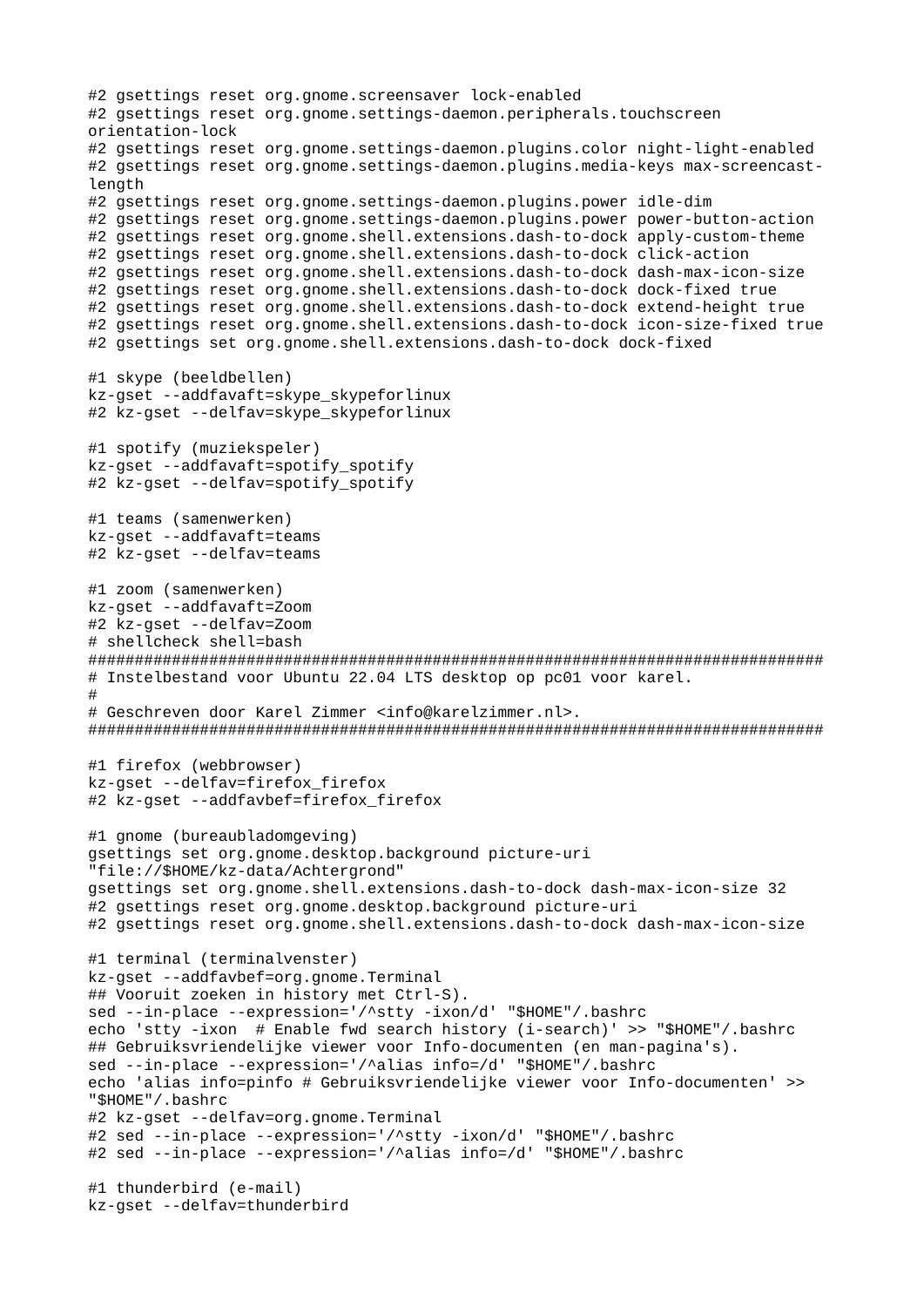#2 kz-gset --addfavbef=thunderbird

#1 vscode (editor) kz-gset --addfavbef=code\_code xdg-mime default code\_code.desktop application/json  $\#$  JSON document<br>xdg-mime default code\_code.desktop application/x-desktop  $\#$  Bureaubladxdg-mime default code\_code.desktop application/x-desktop configuratiebestand  $xdg$ -mime default code\_code.desktop application/x-shellscript # Bash-script xdg-mime default code\_code.desktop application/xml # PolicyKit actiedefinitiebestand xdg-mime default code\_code.desktop text/html  $\#$  Web-pagina xdg-mime default code\_code.desktop text/markdown # Markdown document xdg-mime default code\_code.desktop text/troff # Man-pagina #2 kz-gset --delfav=code\_code # shellcheck shell=bash ############################################################################### # Instelbestand voor Ubuntu 22.04 LTS desktop op pc01 voor monique. # # Geschreven door Karel Zimmer <info@karelzimmer.nl>. ############################################################################### #1 firefox (webbrowser) kz-gset --delfav=firefox\_firefox #2 kz-gset --addfavbef=firefox\_firefox #1 gnome (bureaubladomgeving) gsettings set org.gnome.desktop.background picture-uri "file://\$HOME/kz-data/Achtergrond" gsettings set org.gnome.shell.extensions.dash-to-dock dash-max-icon-size 32 #2 gsettings reset org.gnome.desktop.background picture-uri #2 gsettings reset org.gnome.shell.extensions.dash-to-dock dash-max-icon-size #1 thunderbird (e-mail) kz-gset --delfav=thunderbird #2 kz-gset --addfavbef=thunderbird # shellcheck shell=bash ############################################################################### # Instelbestand voor Ubuntu 22.04 LTS desktop op pc02 voor marin. # # Geschreven door Karel Zimmer <info@karelzimmer.nl>. ############################################################################### # shellcheck shell=bash ############################################################################### # Instelbestand voor Ubuntu 22.04 LTS desktop op pc03 voor evi. # # Geschreven door Karel Zimmer <info@karelzimmer.nl>. ############################################################################### # shellcheck shell=bash ############################################################################### # Instelbestand voor Ubuntu 22.04 LTS desktop op pc04 voor nina.  $#$ # Geschreven door Karel Zimmer <info@karelzimmer.nl>. ############################################################################### #1 calibre (e-boekmanager) kz-gset --addfavaft=calibre-gui #2 kz-gset --delfav=calibre-gui #1 gnome (bureaubladomgeving) gsettings set org.gnome.desktop.background picture-uri "file://\$HOME/kz-data/Achtergrond" #2 gsettings reset org.gnome.desktop.background picture-uri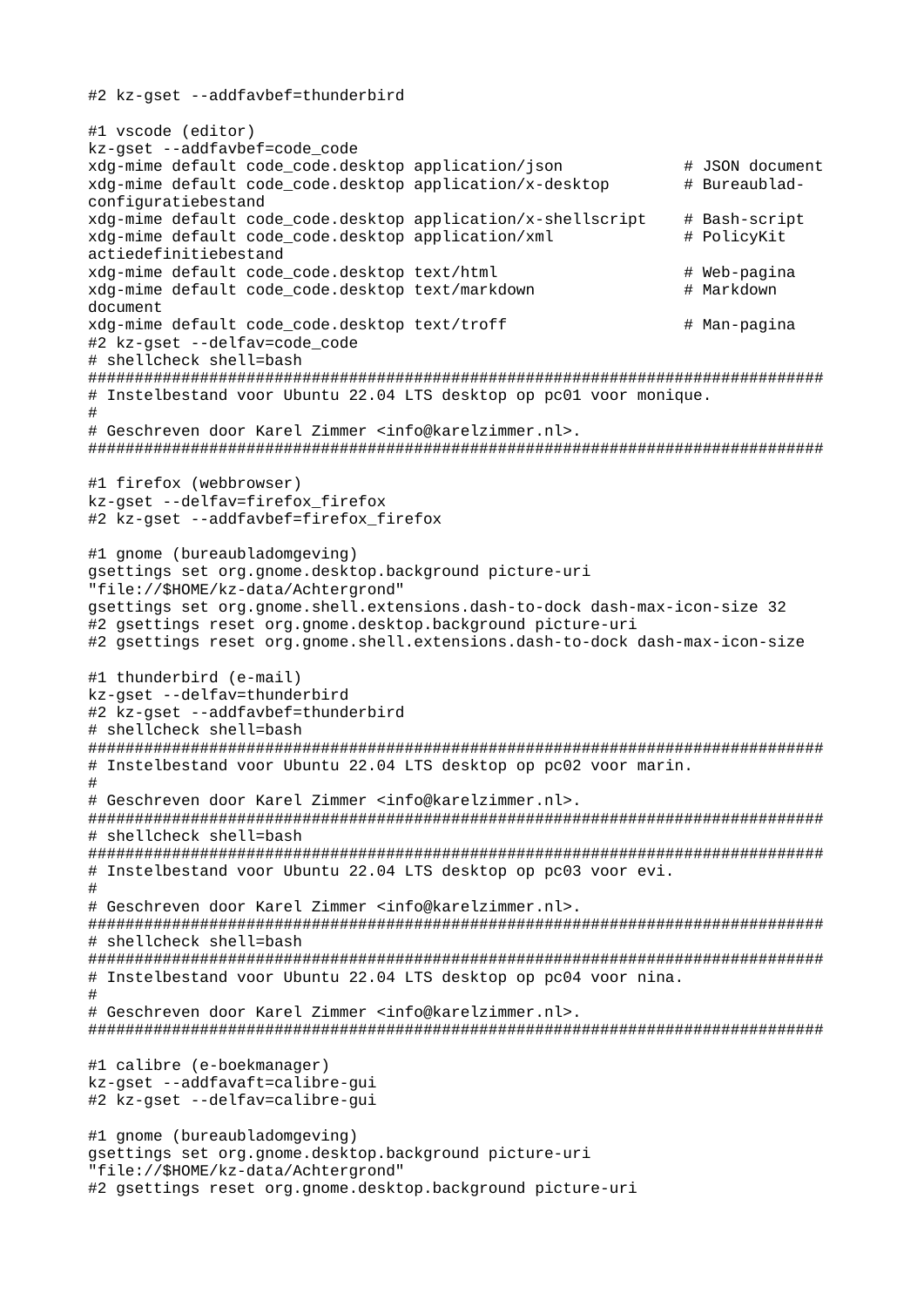```
#1 libreoffice-calc (spreadsheet van LibreOffice)
kz-gset --addfavaft=libreoffice-calc
#2 kz-gset --delfav=libreoffice-calc
#1 thunderbird (e-mail)
kz-aset --delfav=thunderbird
#2 kz-gset --addfavbef=thunderbird
# shellcheck shell=bash
# Instelbestand voor Ubuntu 22.04 LTS desktop op pc04 voor ruben.
## Geschreven door Karel Zimmer <info@karelzimmer.nl>.
# shellcheck shell=bash
# Instelbestand voor Ubuntu 22.04 LTS desktop op pc05 voor carl.
## Geschreven door Karel Zimmer <info@karelzimmer.nl>.
# shellcheck shell=bash
# Instelbestand voor Ubuntu 22.04 LTS desktop op pc06 voor karel.
# Geschreven door Karel Zimmer <info@karelzimmer.nl>.
#1 cockpit (browsergebaseerd beheer)
#2 https://localhost:9090
cp /usr/share/applications/kz-cockpit.desktop "$HOME"/.local/share/applications/
sed --in-place --expression='s/NoDisplay=true/NoDisplay=false/'
"$HOME"/.local/share/applications/kz-cockpit.desktop
kz-gset --addfavaft=kz-cockpit
#2 rm "$HOME"/.local/share/applications/kz-cockpit.desktop
#2 kz-gset --delfav=kz-cockpit
#1 firefox (webbrowser)
kz-gset --delfav=firefox firefox
#2 kz-gset --addfavbef=firefox_firefox
#1 gnome (bureaubladomgeving)
gsettings set org.gnome.desktop.background picture-uri
"file://$HOME/kz-data/Achtergrond"
gsettings set org.gnome.desktop.sound allow-volume-above-100-percent true
gsettings set org.gnome.nautilus.preferences show-create-link true
gsettings set org.gnome.shell.extensions.dash-to-dock dash-max-icon-size 32
#2 gsettings reset org.gnome.desktop.background picture-uri1
#2 gsettings reset org.gnome.desktop.sound allow-volume-above-100-percent
#2 gsettings reset org.gnome.nautilus.preferences show-create-link
#2 gsettings reset org.gnome.shell.extensions.dash-to-dock dash-max-icon-size
#1 kvm (virtualisatie)
kz-gset --addfavaft=virt-manager
#2 kz-gset --delfav=virt-manager
#1 terminal (terminalvenster)
kz-gset --addfavbef=org.gnome.Terminal
## Vooruit zoeken in history met Ctrl-S).
sed --in-place --expression='/^stty -ixon/d' "$HOME"/.bashrc
echo 'stty -ixon # Enable fwd search history (i-search)' >> "$HOME"/.bashrc
## Gebruiksvriendelijke viewer voor Info-documenten (en man-pagina's).
sed --in-place --expression='/^alias info=/d' "$HOME"/.bashrc
echo 'alias info=pinfo # Gebruiksvriendelijke viewer voor Info-documenten' >>
"$HOME"/.bashrc
#2 kz-gset --delfav=org.gnome.Terminal
```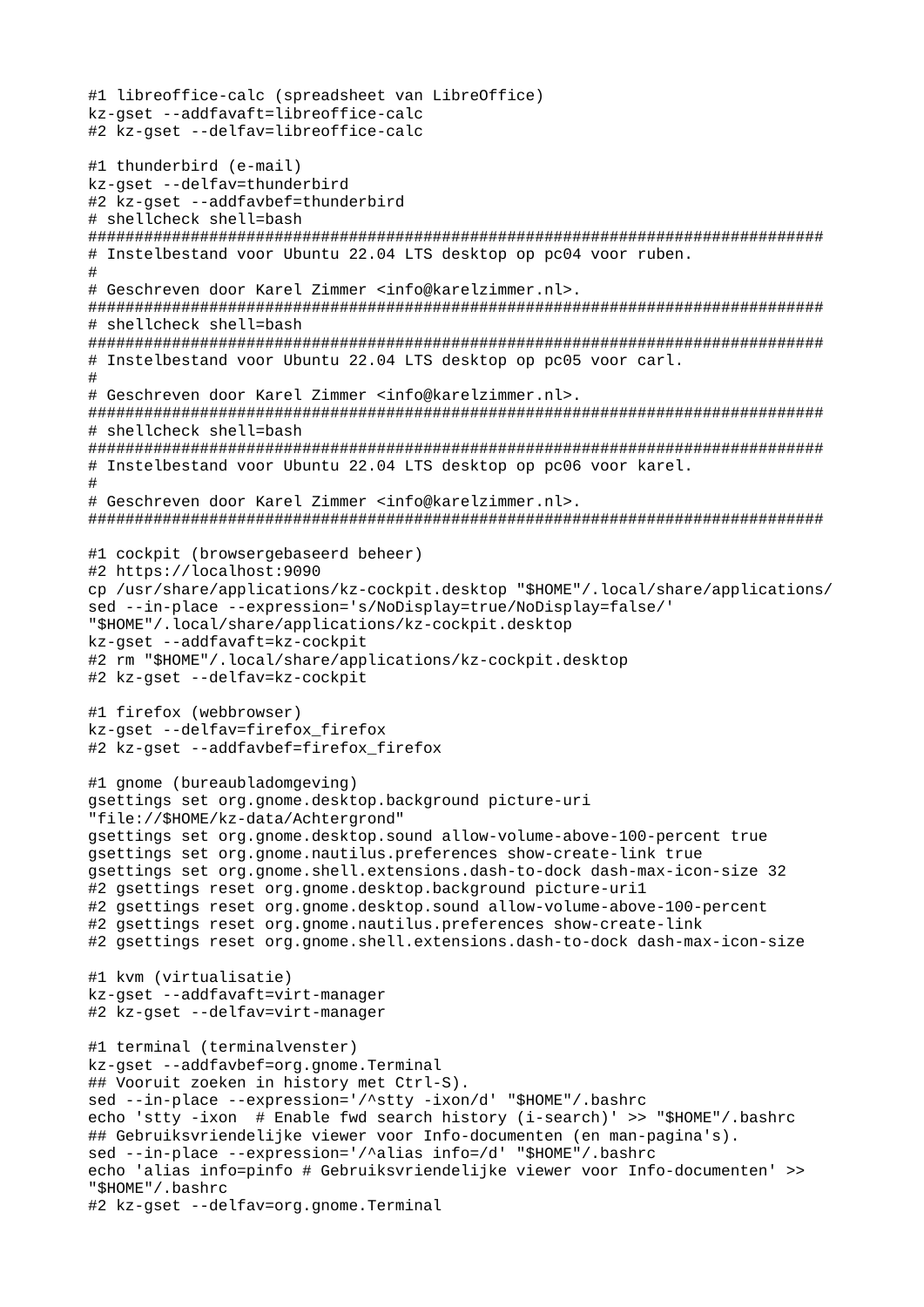```
#2 sed --in-place --expression='/^stty -ixon/d' "$HOME"/.bashrc
#2 sed --in-place --expression='/^alias info=/d' "$HOME"/.bashrc
#1 thunderbird (e-mail)
kz-gset --delfav=thunderbird
#2 kz-aset --addfavbef=thunderbird
#1 vscode (editor)
kz-gset --addfavbef=code_code
                                                      # JSON document<br># Bureaublad-
xdg-mime default code_code.desktop application/json
xdg-mime default code_code.desktop application/x-desktop
configuratiebestand
xdg-mime default code_code.desktop application/x-shellscript # Bash-script
xdg-mime default code_code.desktop application/xml
                                                        # PolicyKit
actiedefinitiebestand
xdg-mime default code_code.desktop text/html
                                                         # Web-pagina
                                                         # Markdown
xdg-mime default code_code.desktop text/markdown
document
xdg-mime default code_code.desktop text/troff
                                                         # Man-pagina
#2 kz-gset --delfav=code_code
# shellcheck shell=bash
# Instelbestand voor Ubuntu 22.04 LTS desktop op pc-van-ella voor ella.
## Geschreven door Karel Zimmer <info@karelzimmer.nl>.
#1 bitwarden (wachtwoordbeheer)
kz-gset --delfav=bitwarden_bitwarden
#2 kz-gset --addfavaft=bitwarden_bitwarden
#1 firefox (webbrowser)
## Zou er al moeten zijn, voor de zekerheid toegevoegd.
kz-gset --addfavbef=firefox_firefox
#2 kz-gset --delfav=firefox_firefox
#1 gnome (bureaubladomgeving)
gsettings set org.gnome.desktop.background picture-uri
"file://$HOME/kz-data/Achtergrond"
#2 gsettings reset org.gnome.desktop.background picture-uri
#1 google-chrome (webbrowser)
kz-gset --delfav=google-chrome
#2 kz-gset --addfavbef=google-chrome
#1 skype (beeldbellen)
kz-gset --delfav=skype_skypeforlinux
#2 kz-gset --addfavaft=skype_skypeforlinux
#1 spotify (muziekspeler)
kz-gset --delfav=spotify_spotify
#2 kz-gset --addfavaft=spotify_spotify
#1 teams (samenwerken)
kz-gset --delfav=teams
#2 kz-gset --addfavaft=teams
#1 zoom (samenwerken)
kz-gset --delfav=Zoom
#2 kz-gset --addfavaft=Zoom
# shellcheck shell=bash
# Instelbestand voor Ubuntu 22.04 LTS desktop op pc-van-emily voor emily.
#
```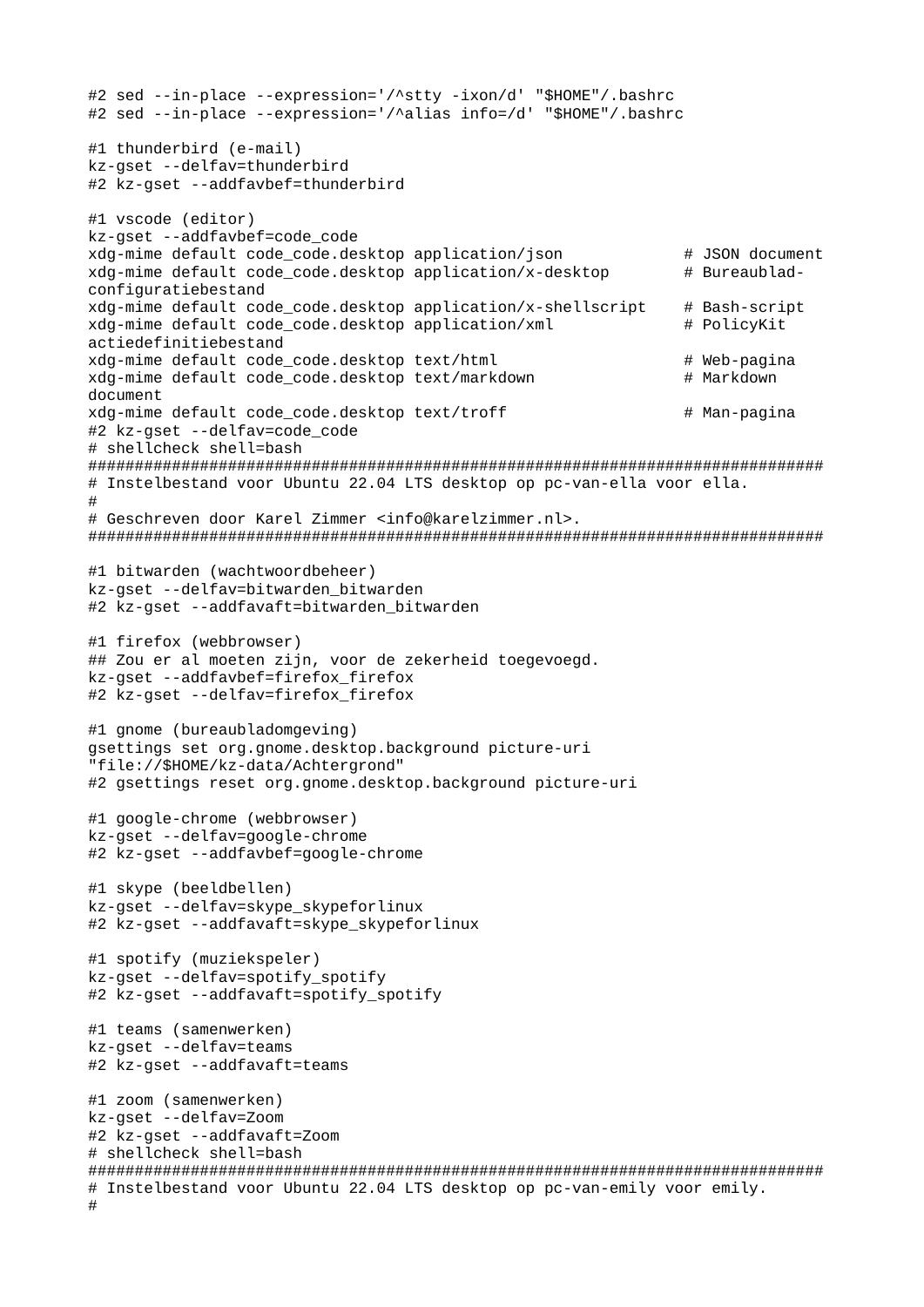# Geschreven door Karel Zimmer <info@karelzimmer.nl>. ############################################################################### #1 gnome (bureaubladomgeving) gsettings set org.gnome.desktop.background picture-uri "file://\$HOME/kz-data/Achtergrond" #2 gsettings reset org.gnome.desktop.background picture-uri # shellcheck shell=bash ############################################################################### # Instelbestand voor Ubuntu 22.04 LTS desktop op pc-van-hugo voor hugo. # # Geschreven door Karel Zimmer <info@karelzimmer.nl>. ############################################################################### #1 gnome (bureaubladomgeving) gsettings set org.gnome.desktop.background picture-uri "file://\$HOME/kz-data/Achtergrond" gsettings set org.gnome.settings-daemon.plugins.power power-button-action 'suspend' #2 gsettings reset org.gnome.desktop.background picture-uri #2 gsettings reset org.gnome.settings-daemon.plugins.power power-button-action #1 telegram (privéberichtenapp) kz-gset --addfavaft=telegram-desktop\_telegram-desktop #2 kz-gset --delfav=telegram-desktop\_telegram-desktop #1 virtualbox (virtualisatie) kz-gset --addfavaft=virtualbox cp /usr/bin/kz-vm-hugowin732.sh "\$HOME" chmod u+x "\$HOME"/kz-vm-hugowin732.sh cp /usr/share/applications/kz-vm-hugowin732.desktop "\$HOME"/.local/share/applications/ sed --in-place --expression='s/NoDisplay=true/NoDisplay=false/' "\$HOME"/.local/share/applications/kz-vm-hugowin732.desktop kz-gset --addfavaft=kz-vm-hugowin732 #2 rm "\$HOME"/.local/share/applications/kz-vm-hugowin732.desktop #2 rm "\$HOME"/kz-vm-hugowin732.sh #2 kz-gset --delfav=virtualbox #2 kz-gset --delfav=kz-vm-hugowin732 # shellcheck shell=bash ############################################################################### # Instelbestand voor Ubuntu 22.04 LTS desktop op pc-van-soe voor soe. # # Geschreven door Karel Zimmer <info@karelzimmer.nl>. ############################################################################### #1 gnome (bureaubladomgeving) gsettings set org.gnome.desktop.background picture-uri "file://\$HOME/kz-data/Achtergrond" #2 gsettings reset org.gnome.desktop.background picture-uri # shellcheck shell=bash ############################################################################### # Instelbestand voor Ubuntu 22.04 LTS desktop.  $#$ # Geschreven door Karel Zimmer <info@karelzimmer.nl>. ############################################################################### #1 bitwarden (wachtwoordbeheer) kz-gset --addfavaft=bitwarden\_bitwarden #2 kz-gset --delfav=bitwarden\_bitwarden #1 citrix (telewerken) ## Aka Citrix Workspace app, Citrix Receiver, ICA Client. xdg-mime default wfica.desktop application/x-ica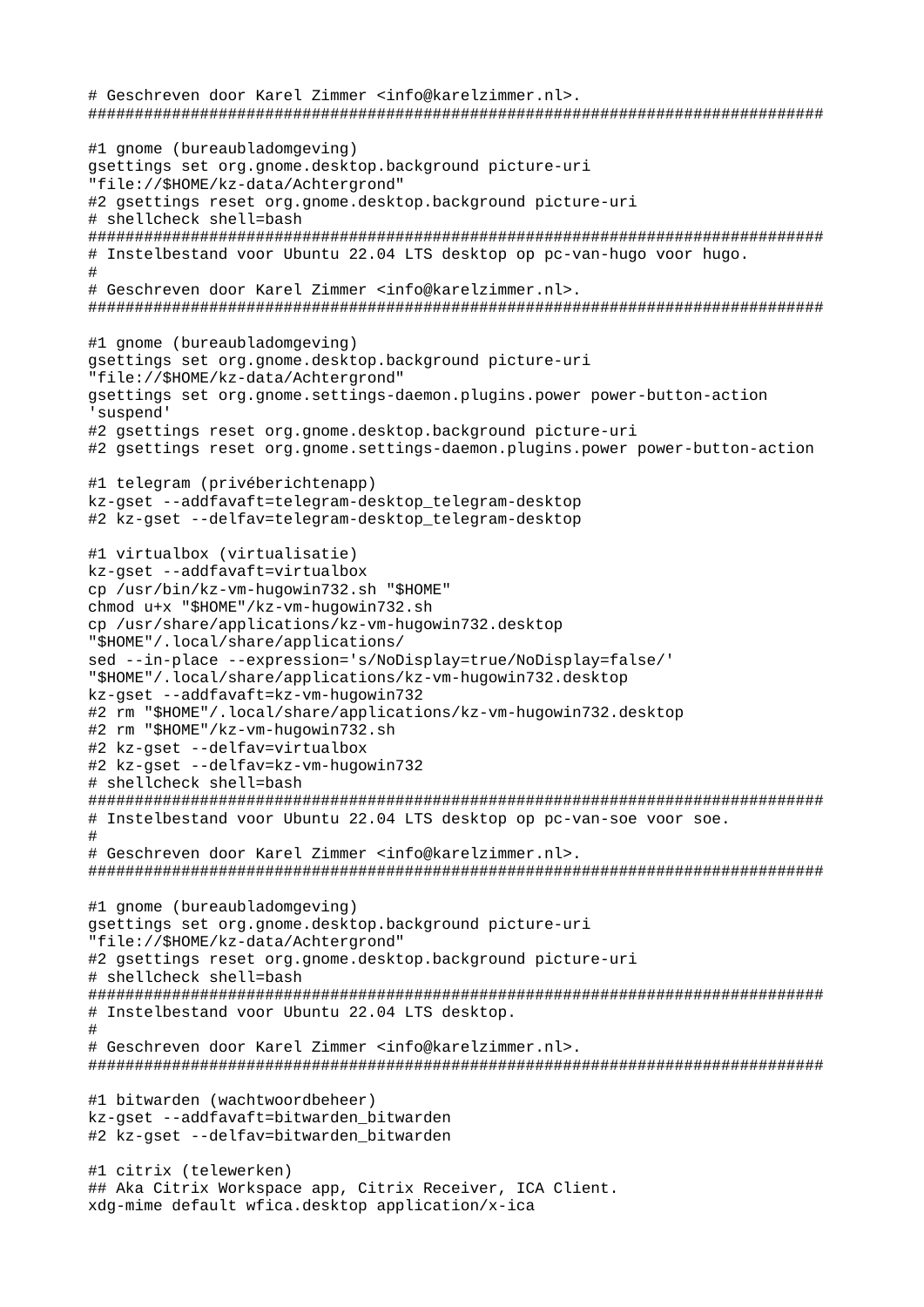```
#1 google-chrome (webbrowser)
kz-gset --addfavbef=google-chrome
#2 kz-gset --delfav=google-chrome
#1 gnome (bureaubladomgeving)
kz-gset --addappfolder='KZ Scripts'
gsettings set org.gnome.desktop.calendar show-weekdate true
gsettings set org.gnome.desktop.interface clock-show-date true
gsettings set org.gnome.desktop.interface clock-show-weekday true
gsettings set org.gnome.desktop.interface show-battery-percentage true
gsettings set org.gnome.desktop.peripherals.touchpad tap-to-click true
gsettings set org.gnome.desktop.screensaver lock-enabled false
gsettings set org.gnome.desktop.session idle-delay 600
gsettings set org.gnome.nautilus.icon-view default-zoom-level 'large'
gsettings set org.gnome.nautilus.preferences click-policy 'single'
gsettings set org.gnome.settings-daemon.peripherals.touchscreen orientation-lock
true
gsettings set org.gnome.settings-daemon.plugins.color night-light-enabled true
gsettings set org.gnome.settings-daemon.plugins.power idle-dim false
gsettings set org.gnome.settings-daemon.plugins.power power-button-action 
'interactive'
gsettings set org.gnome.settings-daemon.plugins.power sleep-inactive-ac-type 
'nothing'
gsettings set org.gnome.settings-daemon.plugins.power sleep-inactive-battery-
type 'nothing'
gsettings set org.gnome.shell.extensions.dash-to-dock click-action 'minimize-or-
previews'
gsettings set org.gnome.shell.extensions.dash-to-dock show-mounts-network false
gsettings set org.gnome.shell.extensions.ding show-home false
gsettings set org.gnome.Terminal.Legacy.Settings theme-variant light
#2 kz-gset --delappfolder='KZ Scripts'
#2 gsettings reset org.gnome.desktop.app-folders folder-children
#2 gsettings reset org.gnome.desktop.calendar show-weekdate
#2 gsettings reset org.gnome.desktop.interface clock-show-date
#2 gsettings reset org.gnome.desktop.interface clock-show-weekday
#2 gsettings reset org.gnome.desktop.interface show-battery-percentage
#2 gsettings reset org.gnome.desktop.peripherals.touchpad tap-to-click
#2 gsettings reset org.gnome.desktop.screensaver lock-enabled
#2 gsettings reset org.gnome.desktop.session idle-delay
#2 gsettings reset org.gnome.nautilus.icon-view default-zoom-level
#2 gsettings reset org.gnome.nautilus.preferences click-policy
#2 gsettings reset org.gnome.settings-daemon.peripherals.touchscreen 
orientation-lock
#2 gsettings reset org.gnome.settings-daemon.plugins.color night-light-enabled
#2 gsettings reset org.gnome.settings-daemon.plugins.power idle-dim
#2 gsettings reset org.gnome.settings-daemon.plugins.power power-button-action
#2 gsettings reset org.gnome.settings-daemon.plugins.power sleep-inactive-ac-
type
#2 gsettings reset org.gnome.settings-daemon.plugins.power sleep-inactive-
battery-type
#2 gsettings reset org.gnome.shell.extensions.dash-to-dock click-action
#2 gsettings reset org.gnome.shell.extensions.dash-to-dock show-mounts-network
#2 gsettings reset org.gnome.shell.extensions.ding show-home
#2 gsettings reset org.gnome.Terminal.Legacy.Settings theme-variant
#1 skype (beeldbellen)
kz-gset --addfavaft=skype_skypeforlinux
#2 kz-gset --delfav=skype_skypeforlinux
#1 spotify (muziekspeler)
kz-gset --addfavaft=spotify_spotify
#2 kz-gset --delfav=spotify_spotify
```